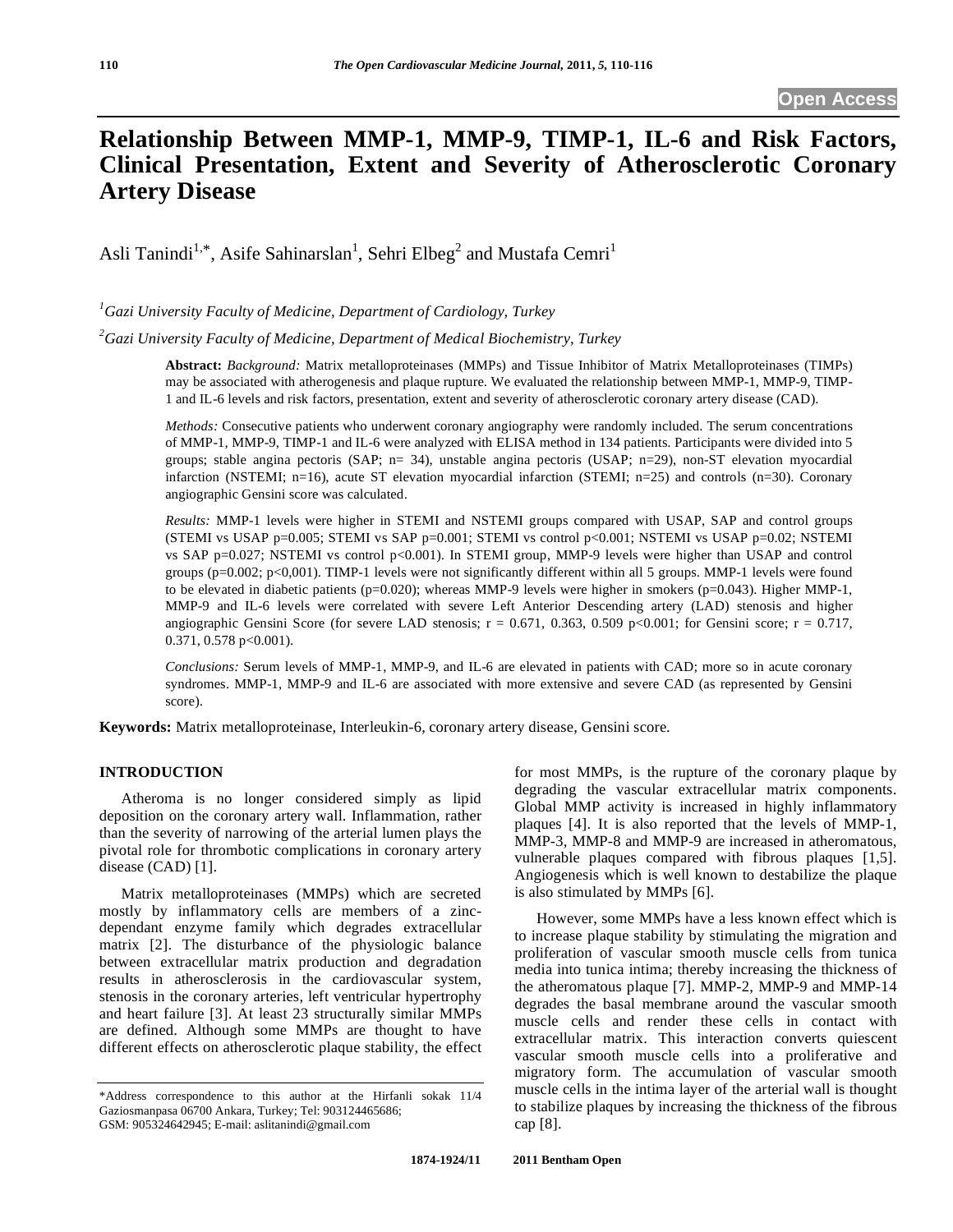Results of the clinical studies about the levels of certain MMPs in stable and unstable coronary syndromes are inconsistent, especially for MMP-9.

 Our aim was to investigate the serum levels of some selected MMPs in different coronary clinical presentations, in addition to identifying possible use of these molecules as predictors of CAD, severity and extent in stable and unstable cardiac disease. Therefore, we assessed the probable association between the serum levels of MMP-1, MMP-9, TIMP-1, IL-6 and Gensini score, an objective scoring system used to evaluate the extent and severity of CAD.

#### **MATERIAL AND METHODS**

140 patients who admitted to the Cardiology Department of our university hospital between January and May 2009 with stable angina pectoris or acute coronary syndromes, and who were decided to undergo coronary angiography were consecutively included. The study was approved by the local Ethics committee. Written informed consent was obtained from each patient prior to participation. The study was completed with 134 patients due to the inadequate coronary angiographic view or unwillingness of the patient to participate. Since it would be unethical to perform coronary angiography for healthy individuals, the control group of the study consisted of the patients who were found to have normal coronary arteries within the study population.

 Patients were divided into 4 groups. Group 1: Acute ST elevation myocardial infarction (STEMI) ( $n = 25$ ); Group 2: Non-ST elevation myocardial infarction (NSTEMI) ( $n = 16$ ); Group 3: Unstable angina pectoris (USAP) ( $n = 29$ ); Group 4: Stable angina pectoris (SAP) (n = 34); Control group: patients who had normal coronary arteries  $(n = 30)$ . For the patients with unstable CAD (STEMI, NSTEMI, USAP), it was mandatory to undergo coronary angiography within the first 48 h of admission for inclusion. Exclusion criteria consisted of previous revascularisation, coronary angiography after 48 h of hospital admission for patients with acute coronary syndromes, severe valvular disease, severe renal dysfunction (known renal failure and/or serum creatinin levels >1.6 mg/dL), severe hepatic dysfunction (known cirrhosis and or serum levels of AST, ALT, GGT > 3 times of upper level), severe thyroid disease (increase or decrease in the levels of fT3, fT4 or TSH), malignant disorder (except for cured malignancies).

 Demographic parameters, risk factors for atherosclerosis and past medical history were recorded for every participant. Blood samples were obtained for complete blood count, biochemistry/lipid parameters, and pro-Brain Natriuretic Peptide (pro-BNP) levels at admission. Electrocardiographic findings of all patients were recorded and every patient had an echocardiographic examination within 24 h of admission. Serum levels of creatine kinase (CK), creatine kinase myocardial isoenzyme (CKMB) and troponin T were recorded at the 72 nd hour of admission for patients who presented with acute coronary syndromes. Blood for MMP-1, MMP-9, TIMP-1 and IL-6 was obtained through the femoral sheath which was placed into the femoral artery at the beginning of the coronary angiography procedure, centrifuged and kept at -70˚C thereafter. An ELISA (BenderMed System, Vienna, Austria) assay was used for

the analysis of MMP and IL levels. Coronary angiography was performed using TOSHIBA Infinix CSI, and 6F catheters for all patients. Presence or absence of Left Anterior Descending coronary artery (LAD) disease with more than 70% stenosis and Gensini score for the extent and severity of coronary atherosclerosis were recorded for each patient.

#### **Statistical Analysis**

 SPSS for Windows 11.5 was used for the analysis of the data. Shapiro Wilk test was used to determine if the continuous variables were distributed close to normal. Descriptive statistics were shown as mean  $\pm$  standart deviation or as medians for continuous variables; and as percentage of cases for categoric variables.

 One-way ANOVA was used for evaluation of the significance of the difference between the groups in terms of means. Mann Whitney U test was used to evaluate the significance of difference between the groups in terms of medians when the number of groups was two; and Kruskal Wallis analysis was used when the number of groups was more than two. Categorical variables were evaluated by using Pearson's Ki-square or Fischer's exact ki-square test. Spearmen's correlation test was used for the relationship between continuous variables. ROC analysis was used for the determination of the possible use of the markers for clinical differentiation between the case and the control groups. When the area under the curve was found to be significant, the cut-off values were determined and sensitivity and specificity for that particular cut-off point was calculated as well.

#### **RESULTS**

 Baseline characteristics of the patients are provided in Table **1**. There were no differences between the groups in terms of height, weight, body mass index, history of hypertension, hyperlipidemia, family history for CAD, smoking habits or basal Hb levels. There was male predominance in the STEMI patients; whereas the percentage of females was higher in the SAP group. Number of diabetic patients were highest in the SAP group, followed by NSTEMI patients. Ischemic electrocardiographic findings were most frequent as expected in the STEMI group; and the ejection fractions of the patients in the STEMI and NSTEMI groups were lower than the others. Table **2** shows the mean serum levels of MMP-1, MMP-9, TIMP-1 and IL-6 in all 4 patient groups and the controls. Number of patients who had metabolic syndrome were different among patient groups (Table **1**); but no difference was observed in the marker levels with respect to the presence or absence of metabolic syndrome.

# **MMP-1**

 MMP-1 levels were significantly higher in all coronary artery disease patients compared with the control group; and the patients who presented with STEMI or NSTEMI had higher levels of MMP-1 compared to USAP and SAP patients (STEMI vs USAP  $p = 0.005$ ; STEMI vs SAP  $p =$ 0.001; STEMI vs control  $p<0.001$ ; NSTEMI vs USAP  $p =$ 0.02; NSTEMI vs SAP  $p = 0.027$ ; NSTEMI vs control p<0.001) (Fig. **1**). Hypertensive status, family history of CAD and hyperlipidemia had no effect on the levels of the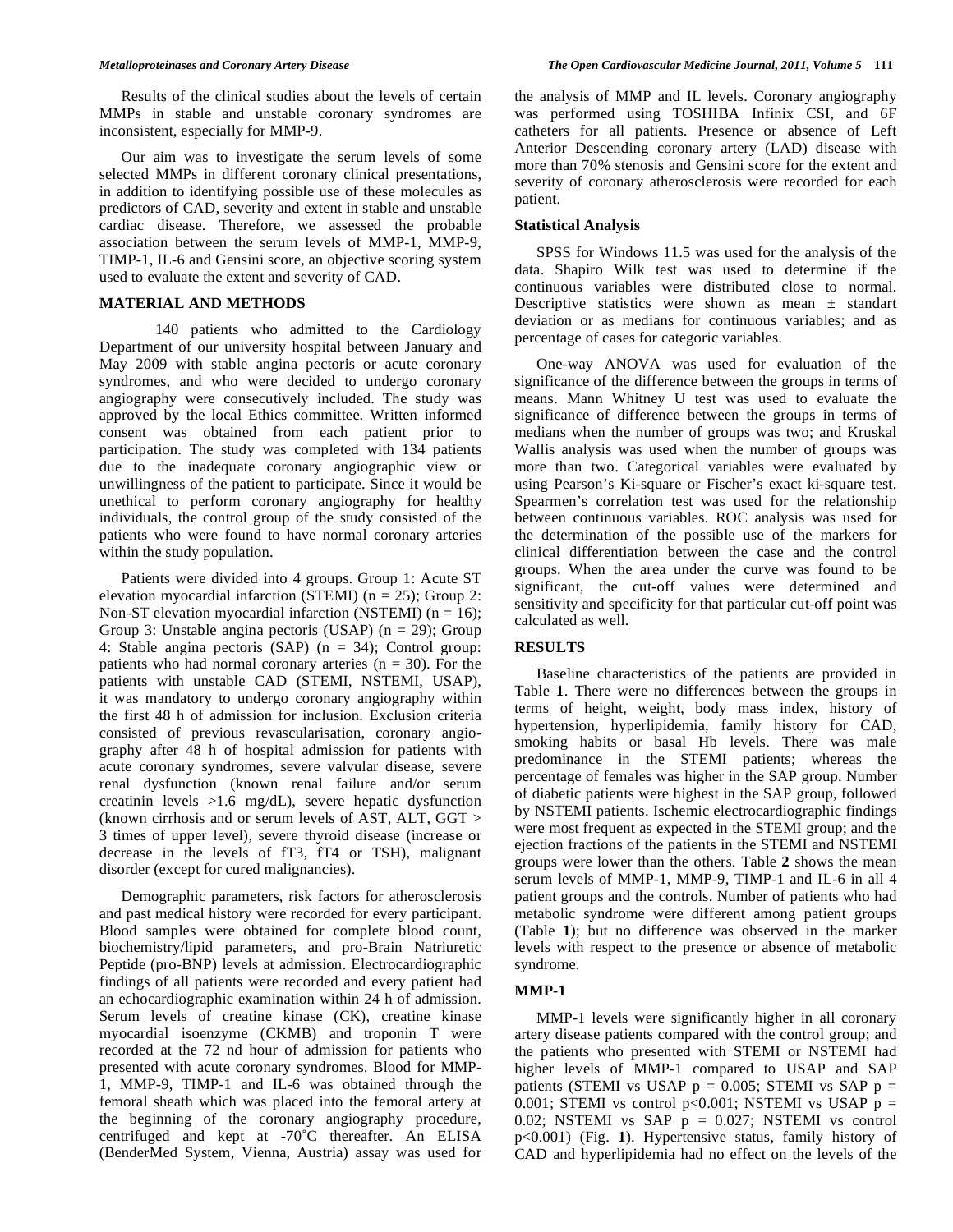| <b>Baseline Characteristics of the Study Population</b> | Table 1. |  |  |  |  |  |
|---------------------------------------------------------|----------|--|--|--|--|--|
|---------------------------------------------------------|----------|--|--|--|--|--|

|               | Control<br>N:30 | <b>STEMI</b><br>N:25 | <b>NSTEMI</b><br>N:16 | <b>USAP</b><br>N:29 | <b>SAP</b><br>N:34 | p                        |
|---------------|-----------------|----------------------|-----------------------|---------------------|--------------------|--------------------------|
| Age           | $54.4 \pm 12.5$ | $58.4 + 9.8$         | $68.1 \pm 12.1$       | $59.7 \pm 10.8$     | $63.7 + 9.4$       | ${<}0.001$ <sup>*</sup>  |
| Gender (F/M)  | 17/13(56%)      | 5/20(20%)            | 9/7(56%)              | 9/20(31%)           | 14/20(41%)         | $0.017***$               |
| Weight        | $77.9 \pm 12.5$ | $79.5 \pm 10.5$      | $75.3 \pm 12.7$       | $79.2 \pm 10.7$     | $85.1 \pm 13.6$    | 0.058                    |
| Height        | $163.3 \pm 9.2$ | $167.4 \pm 8.1$      | $162.2 \pm 7.5$       | $166.5 \pm 8.6$     | $165.6+9.8$        | 0.262                    |
| BMI           | $29.4 \pm 5.2$  | $28.4 \pm 3.4$       | $28.7 + 5.2$          | $28.6 \pm 4.1$      | $31.2 \pm 5.7$     | 0.146                    |
| Met S         | $12(40.0\%)$    | 13 (52.0%)           | $11(68.8\%)$          | 13 (44.8%)          | 26 (76.5%)         | $0.021***$               |
| HT            | 16 (53.3%)      | $10(40.0\%)$         | 11 (68.8%)            | 13 (44.8%)          | 25 (73.5%)         | 0.051                    |
| DM            | $6(20.0\%)$     | 8 (32.0%)            | 6(37.5%)              | 6(20.7%)            | $17(50.0\%)$       | 0.062                    |
| $Glu$ (mg/dL) | $92(78-300)$    | 126(80-270)          | 130(80-300)           | $96(58-161)$        | $115(63-280)$      | ${<}0.001$ <sup>†</sup>  |
| FH            | $10(33.3\%)$    | $11(44.0\%)$         | 6(37.5%)              | $9(31.0\%)$         | $7(20.6\%)$        | 0.414                    |
| <b>HPL</b>    | 14 (46.7%)      | 11 (44.4%)           | $8(50.0\%)$           | 13 (44.8%)          | 21 (61.8%)         | 0.612                    |
| Smoking       | $10(33.3\%)$    | $16(64.0\%)$         | $7(43.8\%)$           | $16(55.2\%)$        | 14 (41.2%)         | 0.167                    |
| EF(%)         | $67(30-74)$     | $42.5(35-57)$        | $47.5(28-68)$         | $66(20-70)$         | $66(45-71)$        | ${<}0.001$ <sup>tt</sup> |
| Hb(g/dL)      | $14.1 \pm 1.1$  | $14.2 \pm 1.6$       | $13.5 \pm 1.9$        | $14.2 \pm 1.8$      | $14.2 \pm 1.2$     | 0.487                    |
| Ischemic ECG  | 7(23%)          | 25 (100%)            | $8(50\%)$             | 13 (44.8%)          | 6(17.6%)           | ${<}0.001$ <sup>*</sup>  |

Basal characteristics of the study population. BMI: body mass index, Met S: metabolic syndrome, DM: diabetes mellitus, HT: hypertension, FH: family history of atherosclerotic coronary artery disease, EF: ejection fraction, Hb: hemoglobin, Glu: fasting blood glucose. For p values; \*: control-Non ST Elevation MI (NSTEMI), \*\*: ST Elevation MI (STEMI) - NSTEMI, \*\*\*:control-Stable Angina Pectoris (SAP), †:control-STEMI/NSTEMI, ††:control-STEMI/NSTEMI, ‡:control-STEMI/NSTEMI.

# **Table 2. Levels of Matrix Metalloproteinase-1 (MMP-1), Matrix Metalloproteinase-9 (MMP-9), Tissue Inhibitor of Matrix Metalloproteinase-1 (TIMP-1) and Interleukin-6 (IL-6) in Different Clinical Groups**

| <b>Marker</b>   | <b>Clinic</b> | $\mathbf N$ | Mean   | <b>Minimum</b> | <b>Maximum</b> |
|-----------------|---------------|-------------|--------|----------------|----------------|
| $MMP-1$ (ng/ml) | control       | 30          | 0.989  | 0.10           | 4.08           |
|                 | <b>STEMI</b>  | 25          | 5.8232 | 0.08           | 13.60          |
|                 | <b>NSTEMI</b> | 16          | 4.6969 | 0.21           | 9.89           |
|                 | <b>USAP</b>   | 29          | 2.3224 | 0.28           | 11.87          |
|                 | SAP           | 34          | 2.8668 | 0.11           | 14.73          |
|                 | Total         | 134         | 3.0987 | 0.08           | 14.73          |
| MMP-9           | control       | 30          | 175.16 | 52.0           | 431.0          |
| (ng/ml)         | <b>STEMI</b>  | 25          | 454.36 | 58.0           | 1500.0         |
|                 | <b>NSTEMI</b> | 16          | 284.43 | 52.0           | 1008.0         |
|                 | <b>USAP</b>   | 29          | 209.93 | 31.0           | 537.0          |
|                 | SAP           | 34          | 291.67 | 52.0           | 1261.0         |
|                 | Total         | 134         | 277.38 | 31.0           | 1500.0         |
| $IL-6$          | control       | 30          | 1.81   | 1.55           | 2.88           |
| (pg/ml)         | <b>STEMI</b>  | 25          | 2.74   | 1.55           | 6.06           |
|                 | <b>NSTEMI</b> | 16          | 2.96   | 1.64           | 6.93           |
|                 | <b>USAP</b>   | 29          | 2.19   | 1.55           | 6.86           |
|                 | SAP           | 34          | 2.13   | 1.55           | 7.01           |
|                 | Total         | 134         | 2.28   | 1.55           | 7.01           |
| TIMP-1          | control       | 30          | 527.79 | 177.20         | 953.00         |
| (ng/ml)         | <b>STEMI</b>  | 25          | 466.68 | 65.20          | 768.50         |
|                 | <b>NSTEMI</b> | 16          | 478.88 | 44.0           | 720.70         |
|                 | <b>USAP</b>   | 29          | 516.69 | 110.5          | 1212.80        |
|                 | SAP           | 34          | 551.69 | 111.10         | 1280.00        |
|                 | Total         | 134         | 514.21 | 44.0           | 1280.00        |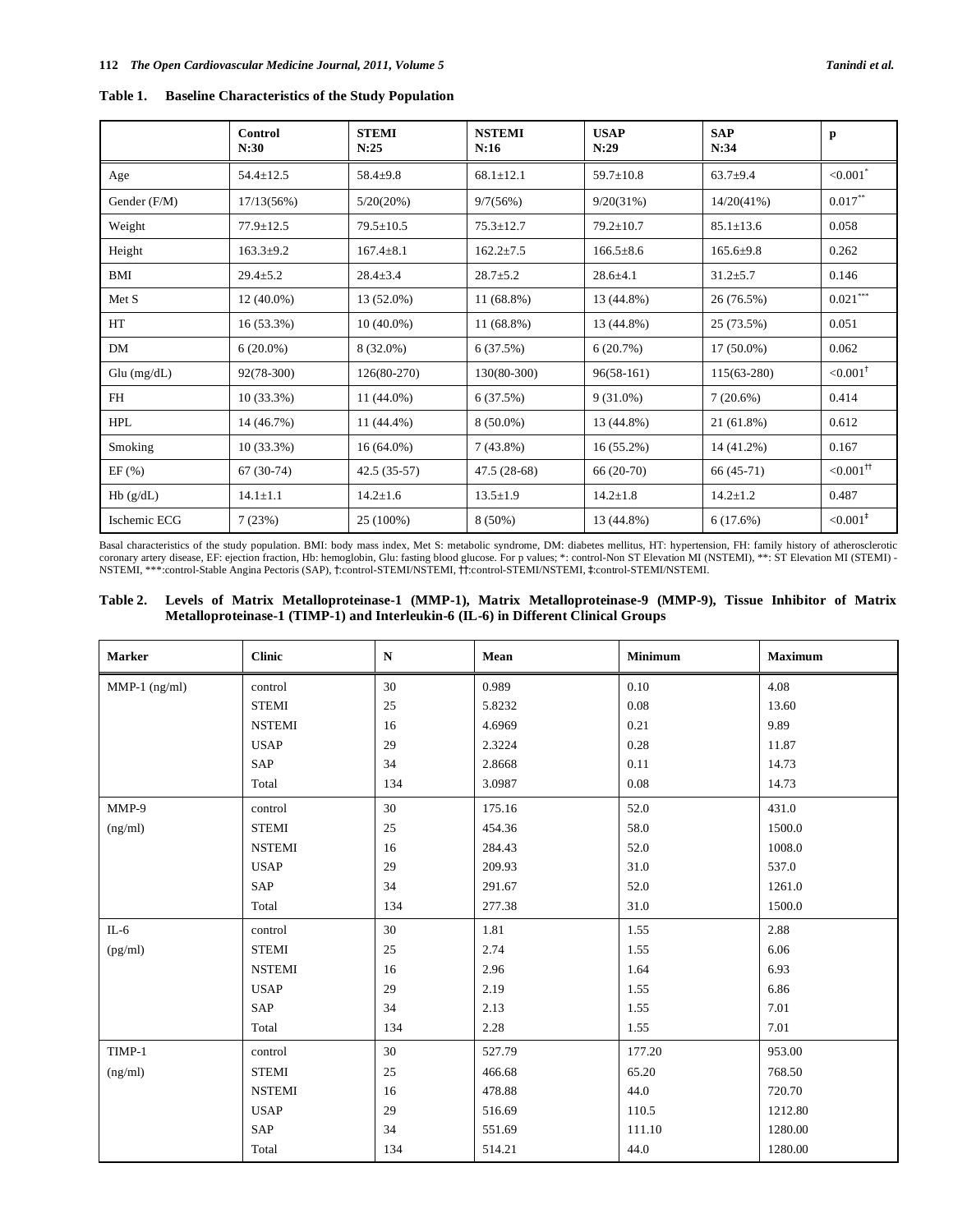

**Fig. (1).** Matrix Metalloproteinase-1 (MMP-1) levels according to patient groups.

mentioned markers. Diabetic patients had significantly ( $p =$ 0.02) higher levels of MMP-1. The mean MMP-1 level was 2.79 ng/mL in non-diabetic patients ( $n = 91$ ) and 3.75 ng/mL in the diabetic patients  $(n = 43)$ .

### **MMP-9**

 MMP-9 levels were highest in STEMI patients and this difference was significant when STEMI patients were compared with USAP and control group  $(p = 0.002;$ p<0.001). MMP-9 levels were higher in the smokers compared with non-smokers ( $p = 0.04$ ). The mean MMP-9 level was 245.7 ng/mL in non-smokers ( $n = 71$ ) and 313.1 ng/mL in smokers ( $n = 63$ ).

#### **TIMP-1**

 TIMP-1 levels did not differ significantly but there was a trend towards lower values in the patients who had experienced myocardial infarction.

### **IL-6**

 IL-6 levels were significantly different between groups as well  $(p<0.001)$ . When compared with the control group, all patient groups except for the SAP patients had higher IL-6 levels. In addition, when patient groups were compared within each other, STEMI and NSTEMI patients had significantly higher IL-6 levels than SAP group ( $p = 0.002$ ; p  $= 0.005$ ).

#### **Prediction of Coronary Artery Disease and nterrelations with other Biomarkers**

 Cut-off values for having CAD were calculated free from the presentation conditions. Table **3** shows the cut-off values, sensitivities and specificities of MMP-1, MMP-9 and IL-6 as predictors of CAD.

 The serum levels of MMP-1, MMP-9, TIMP-1 and IL-6 did not correlate with the levels of CK, CKMB or troponin T which were sampled at 72 h of admission in the STEMI and NSTEMI patients.

 The pro-BNP levels were higher in STEMI and NSTEMI patients compared with USAP and SAP groups (STEMI vs USAP  $p = 0.011$ ; STEMI vs SAP  $p = 0.002$ ; NSTEMI vs USAP p<0.001; NSTEMI vs SAP p<0.001). There was a weak but significant correlation between pro-BNP and MMP-1 levels (correlation coefficient: 0.37; p<0.001) which continued to exist after statistical correction (ejection fraction, age and hypertension) had been conducted for the patient group, (B = 0.11 %95 CI:0.17-0.20).

#### **Extent and Severity of Coronary Artery Disease**

 There was a significant positive correlation between MMP-1, MMP-9 and IL-6 levels and the Gensini score; whereas such a correlation was not shown for TIMP-1. Patients who had severe stenosis in the LAD also had higher levels of MMP-1, MMP-9 and IL-6. Table **4** shows the correlation coefficients for each of the markers that have been shown to be related with Gensini score and the presence of severe LAD disease.

 When statistical regression analysis was conducted to reveal any potential confounding effect of diabetes, hypertension, hyperlipidemia and the admission diagnosis of the patient on Gensini score or presence of severe LAD stenosis; the significant relation between MMP-1 and IL-6 were found to persist (For Gensini score  $B = 0.124$  %95 CI: 0.75-0.174;  $B = 0.217$  %95 CI:0.089-0.346; for severe LAD disease B =  $0.059$  %95 CI:0.031-0.086; B = 0.097 %95 CI:0.025-0.169).

### **DISCUSSION**

 We found that MMP-1 levels were higher in the patients with CAD compared with the patients with normal coronary arteries on coronary angiography. In addition MMP-1 levels were elevated to a higher degree in the subgroup of patients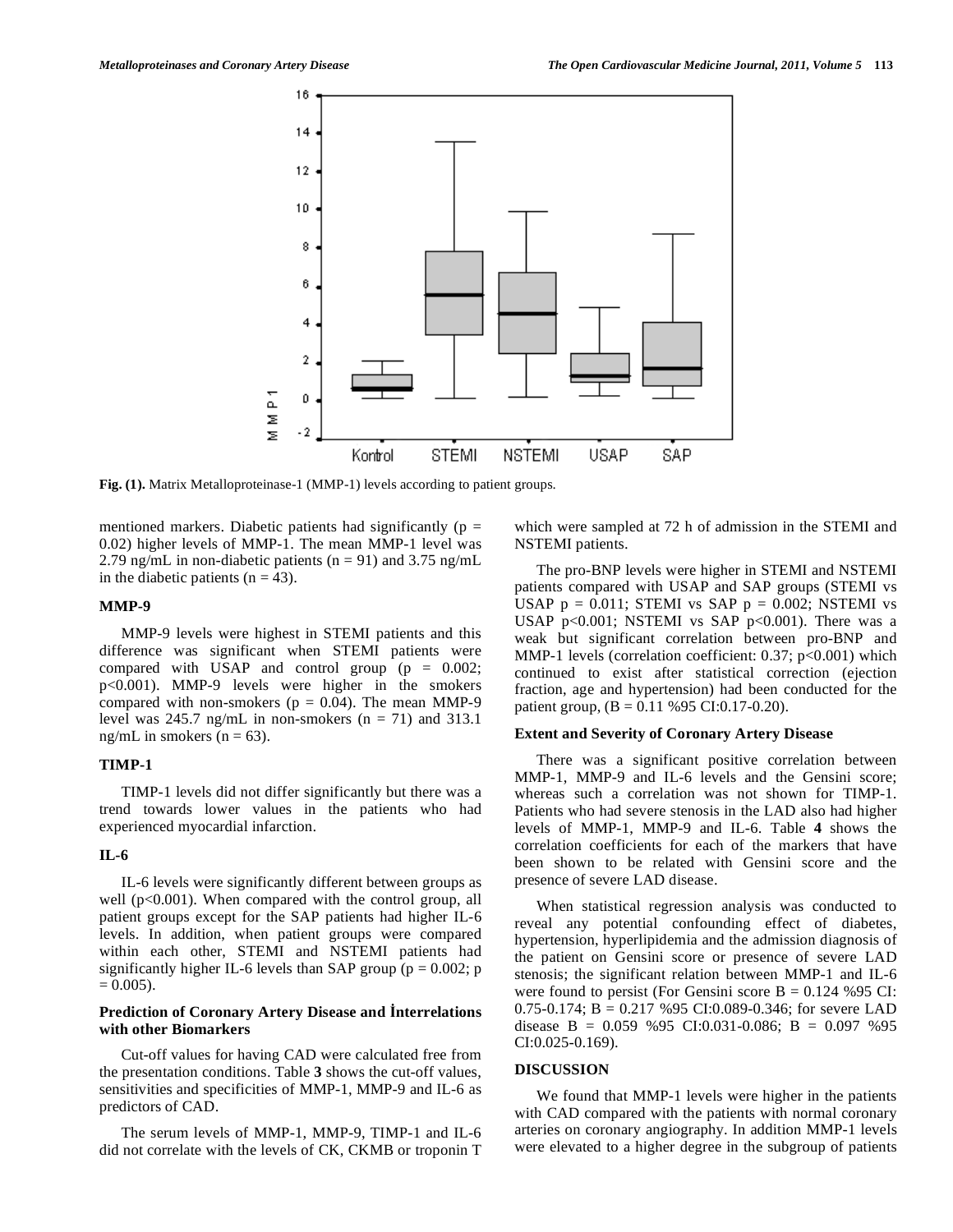|                 | Cut-Off | Sensitivity $(\% )$ | Specificity $(\% )$ |
|-----------------|---------|---------------------|---------------------|
| MMP-1 $(ng/ml)$ | >2.03   | 57<br>◡             | 93                  |
| MMP-9 $(ng/ml)$ | >158    | 72                  | 63                  |
| IL-6 $(pg/ml)$  | >1.97   | 46                  | 86                  |

**Table 3. Cut-off Values for Matrix Metalloproteinase-1 (MMP-1), Matrix Metalloproteinase-9 (MMP-9), Interleukin-6 (IL-6); for Coronary Artery Disease** 

| Table 4. Correlation Coefficients of Matrix Metalloproteinase-1 (MMP-1), Matrix Metalloproteinase-9 (MMP-9) and Interleukin- |
|------------------------------------------------------------------------------------------------------------------------------|
| 6 (IL-6) with Gensini Score and >70% LAD Stenosis                                                                            |

|         |                                | <b>Gensini Score</b> | >70% LAD Stenosis              |         |  |
|---------|--------------------------------|----------------------|--------------------------------|---------|--|
|         | <b>Correlation Coefficient</b> |                      | <b>Correlation Coefficient</b> |         |  |
| $MMP-1$ | 0.717                          | ${<}0.001$           | 0.671                          | < 0.001 |  |
| MMP-9   | 0.371                          | ${<}0.001$           | 0.363                          | < 0.001 |  |
| IL-6    | 0.578                          | ${<}0.001$           | 0.509                          | < 0.001 |  |

who presented with acute coronary syndromes and high serum troponin. Similarly, MMP-9 levels were highest in the STEMI patients. The degree of elevation of MMP-1 and MMP-9 levels before coronary angiography correlated with the clinical condition that the patients presented with. Our findings are in concordance with the results of some histological studies [1,5] which reported that MMP-1, MMP-9, MMP-3 and MMP-8 levels were higher in unstable, vulnerable plaques compared with fibrous, stable plaques; and a clinical study which reported higher MMP-9 levels in the blood sample taken from culprit coronary vessel of STEMI patients compared with blood samples from peripheral vessels of the same patients [9].

 Inflammation has been accepted to play a role at all stages of atherosclerotic CAD including rupture of the plaque [10]. Our findings about serum IL-6 levels were concordant with some studies reporting IL-6 elevation in acute coronary syndromes. What we add is that; MMP-1 and MMP-9 were elevated in the same patient groups as IL-6.

 TIMP-1, as a tissue inhibitor of MMPs, was expected to be lower in acute coronary syndromes. However, the results did not reach statistical significance but there was a trend towards lower TIMP-1 levels in STEMI and NSTEMI patients.

 We provide potential cut-off values for CAD. Although the sensitivities are not so good; the specificities of these molecules as predictors of CAD are better (Sensitivities for MMP-1, MMP-9, IL-6 were 57%, 72%, 46%; specificities were 93%, 63%, 86% respectively). We conclude that MMP-1, MMP-9 and IL-6 levels alone or in combination may prove useful to exclude CAD.

 Smoking which is a strong risk factor for CAD by causing endothelial dysfunction, propensity for thrombosis and vasoconstriction [11], was associated with higher blood MMP-9 levels. MMP-9 is a MMP which acts not only in the plaque rupture stage but also in the initial stages where vascular smooth muscle migration to intima and proliferation takes place [12]. Depending on the the stage of atherosclerosis and the activity of other MMPs in the plaque, MMP-9 is thought to be capable of increasing plaque stability by increasing the thickness of the fibrous plaque instead of causing instability [13]. Percentage of smokers in different clinical groups were not significantly different in the entire study population; and MMP-9 which has dual role in atherosclerosis were found to be elevated in the smoker study population regardless of the clinical presentation.

 Diabetes is an equivalent of CAD and MMP-1 levels were found to be significantly higher in the diabetic subgroup. We were not able to analyze if the relationship we have reported between these MMPs, diabetes and smoking considering the entire study population also existed when only the control group was analyzed because of the small number of patients for such a statistical analysis.

 Considering the success of these markers to predict unstable cardiac disease, we aimed to evaluate the extent of myocardial damage in STEMI or NSTEMI, but we failed to demonstrate a correlation between MMP-1 or MMP-9 with CK, CKMB and troponin T. A possible explanation could be the difference between the timing of blood sampling, which was the 72 nd hour of hospital admission for CK, CKMB and troponin T; and the beginning of the coronary angiography procedure for MMP-1, MMP-9 and IL-6. Although STEMI patients were immediately taken to the catheterisation laboratory and NSTEMI patients had undergone coronary angiography within 48 h of hospital admission, it was impossible to obtain the blood samples exactly at the same time from the beginning of the chest pain for each participant. After a while, MMPs are known to be released from the ischemic myocardium [14]. In addition, in the presence of ongoing inflammatory activity, peripheral monocytes may also serve as sources for MMPs [15]. Last but not least, enzyme levels may not reflect enzyme activity. Considering all of these factors, the lack of correlation between MMPs and cardiac enzymes may be due to a technical inability to reveal a probable relation.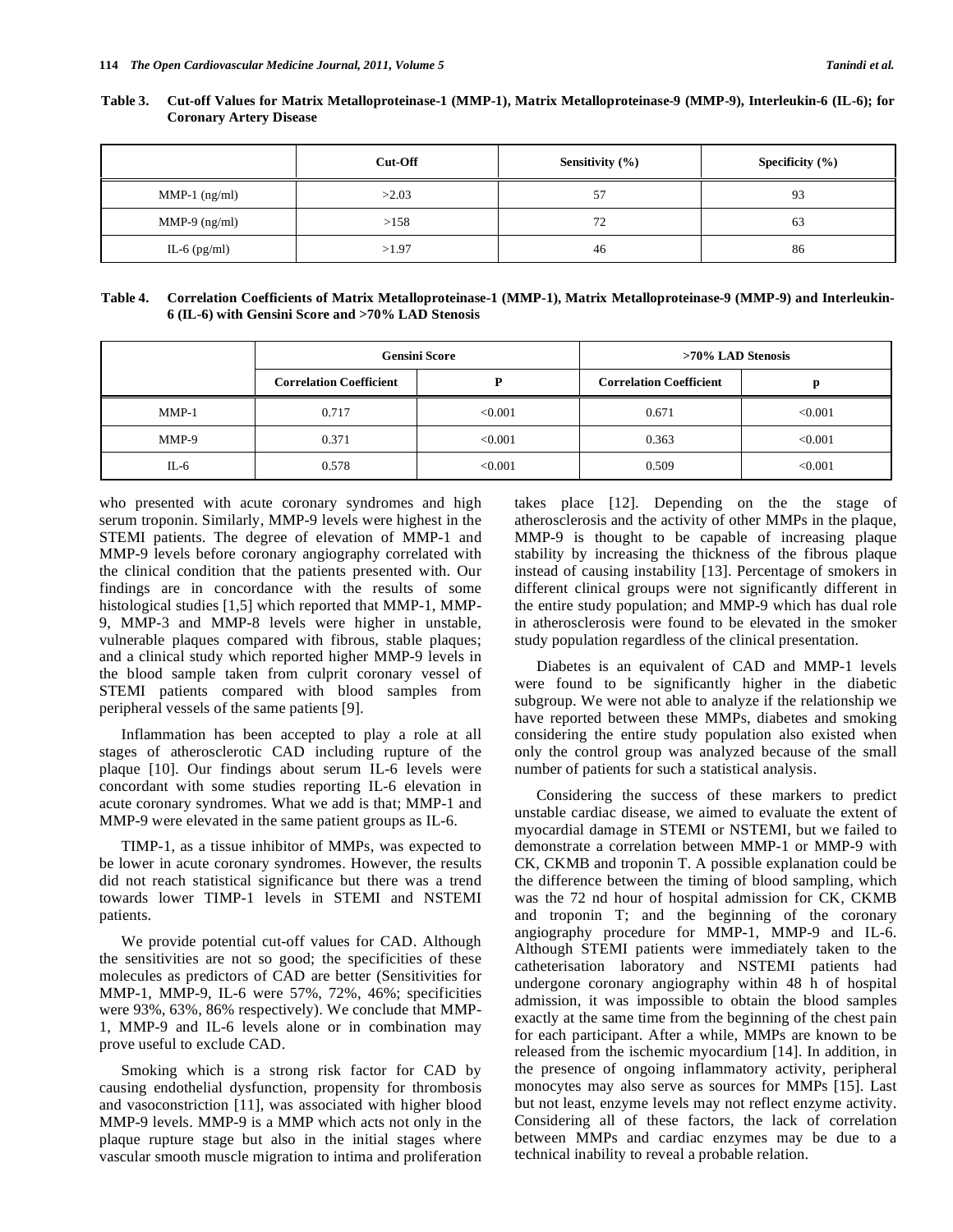Pro-BNP, a natriuretic peptide used for the diagnosis of heart failure, is stimulated by the tension and stretch of cardiac walls [16,17]. During acute ischemic insult, it is mainly thought to be elevated due to ischemic myocardial wall strech [18]. Currently, human atherosclerotic plaques are also thought to express natriuretic peptides, and there are studies reporting pro-BNP elevation during acute coronary syndromes or percutaneous interventions [19]. As anticipated, we found that pro-BNP levels were higher in the STEMI or NSTEMI patients; and more importantly we were able to show a positive correlation between MMP-1 and pro-BNP although weak. It is meaningful for MMP-1 to have positive relation with pro-BNP which is a widely used marker to indicate a worse clinical condition.

 As previously mentioned, MMPs are also released from the infarcted myocardium after STEMI since they are responsible from left ventricular remodelling [20]. In some animal studies; MMP-2, MMP-3 and MMP-9 expression was identified around the infarcted tissue after myocardial infarction [21]. In another study, MMP levels were analyzed after STEMI on day 0, 7, 2nd week and at fourth week; and any relation between MMP levels and ejection fraction was investigated. At day 0, MMP levels were higher in STEMI patients compared with stable angina patients who were chosen as controls and the blood levels of MMP-1 tended to increase until the second week, where it peaked, then decreased. The patients with highest 2nd week and 4th week MMP-1 levels had lower ejection fraction values measured by echocardiography at the 4th week [22].

 Our study may be critisized because higher MMP levels were expected in the low EF group; and the relationship between MMP-1 and pro-BNP reflected heart failure. But as we described in the method section; the blood samples were drawn immediately after hospital admission in the STEMI group and within 48 h in the NSTEMI group which means there was not enough time for ventricular remodelling. Since the blood samples were obtained quite early for all patients, MMP levels reflect plaque rupture, not ventricular remodelling or heart failure. In addition, the positive relation between MMP-1 and pro-BNP have continued to exist after statistical correction by regression analysis for ejection fraction were conducted.

 There are a few studies which report the relation between MMP-1 levels and 2 or 3 vessel disease or complex coronary lesions [23]. We show that MMP-1, MMP-9, and IL-6 correlated with severe LAD stenosis. In addition we reported that MMP-1, MMP-9 and IL-6 were correlated with Gensini score which provides an objective estimation for the extent and severity of CAD. The relation have persisted for MMP-1 and IL-6 after correction for probable confounders. As far as we know, this is the first study which relates Gensini score with any of MMPs. This relation is promising in predicting the extent and severity of CAD.

 The major limitation was the timing of blood sampling. We tried to overcome this problem by including only the patients who were taken to catheter laboratory for coronary angiography within 48 h of hospital admission and excluding those patients whose coronary angiography was delayed for more than 48 h as described in the method section. Still, it is practically impossible to fix the time of blood sampling for NSTEMI and USAP patients, since the time between the onset of the chest pain and hospital admission may differ.

 In conclusion; blood levels of MMP-1, MMP-9, IL-6 were elevated in patients with CAD; this elevation was more pronounced in acute coronary syndromes. Most strikingly, they correlated with higher angiographic Gensini score. These findings should encourage future research about using MMPs to predict presence, severity and extent of CAD. Larger studies combining objective coronary angiographic parameters and histologic findings may be suggestive of widespread use of MMPs as risk predictors.

### **SOURCE OF SUPPORT**

 The ELISA Assays used for the measurement of blood levels of the markers in this study are afforded by Biofarma Pharmaceutical Company.

#### **ACKNOWLEDGEMENT**

 Special thanks to Biofarma Pharmaceutical Company for the financial support for providing the ELISA assays used in this study.

### **REFERENCES**

- [1] Alsheikh-Ali AA, Kitsios GD, Balk EM, Lau J, Ip S. The vulnerable atherosclerotic plaque: scope of the literature. Ann Intern Med 2010; 153: 387-95.
- [2] Arakaki PA, Marques MR, Santos MCLG. MMP-1 polymorphism and its relationship to pathological processes. J Biosci 2009; 34: 313-20.
- [3] Nagase H, Visse R, Murphy G. Structure and function of matrix metalloproteinases and TIMPs. Cardiovasc Res 2006; 69: 562-73.
- [4] Choudhary S, Higgins CL, Chen IY, *et al*. Quantitation and localization of matrix metalloproteinases and their inhibitors in human carotid endarterectomy tissue. Arterioscler Thromb Vasc Biol 2006; 26: 2351-58.
- [5] Sluijter JP, Pulskens WP, Schoneveld AH, *et al*. Matrix metalloproteinase 2 is associated with stable and matrix metalloproteinases 8 and 9 with vulnerable carotid atherosclerotic lesions: a study in human endarterectomy specimen pointing to a role for different extracellular matrix metalloproteinase inducer glycosylation forms. Stroke 2006; 37: 235-9..
- [6] Amalinei C, Caruntu ID, Giuça SE, Balan RA. Matrix metalloproteinases involvement in pathologic conditions. Rom J Morphol Embryol 2010; 51: 215-28.
- [7] Dollery CM, Libby P. Atherosclerosis and proteinase activation. Cardiovasc Res 2006; 69: 625-35.
- [8] Newby AC. Matrix metalloproteinases regulate migration, proliferation and death of vascular smooth muscle cells by degrading matrix and non-matrix substrates. Cardiovasc Res 2006; 69: 614-24.
- [9] Higo S, Uematsu M, Yamagishi M, *et al*. Elevation of plasma matrix metalloproteinase-9 in the culprit coronary artery in patients with acute myocardial infarction: clinical evidence from distal protection. Circ J 2005; 69: 1180-5.
- [10] Libby P, Ridker PM. Inflammation and atherosclerosis: from population biology and bench research to clinical practice. J Am Coll Cardiol 2006; 48: A33-46.
- [11] Talukder MAH, Johnson WM, Varadharaj S, *et al*. Chronic cigarette smoking causes hypertension, increased oxidative stres, impaired NO bioavailability, endothelial dysfunction, and cardiac remodeling in mice. Am J Physiol Heart Circ Physiol 2010; doi: 10.1152/ajpheart.00868.2010. .
- [12] ohnson JL, George SJ, Newby AC, Jackson CL. Divergent effects of matrix metalloproteinases 3,7,9 and 12 on atherosclerotic plaque stability in Mouse brachiocephalic arteries. Proc Natl Acad Sci USA 2005; 102: 15575-80.
- [13] Thomas AC, Newby AC. Effect of matrix metalloproteinase-9 knockout on vein graft remodelling in mice. J Vasc Res 2010; 47: 299-308.